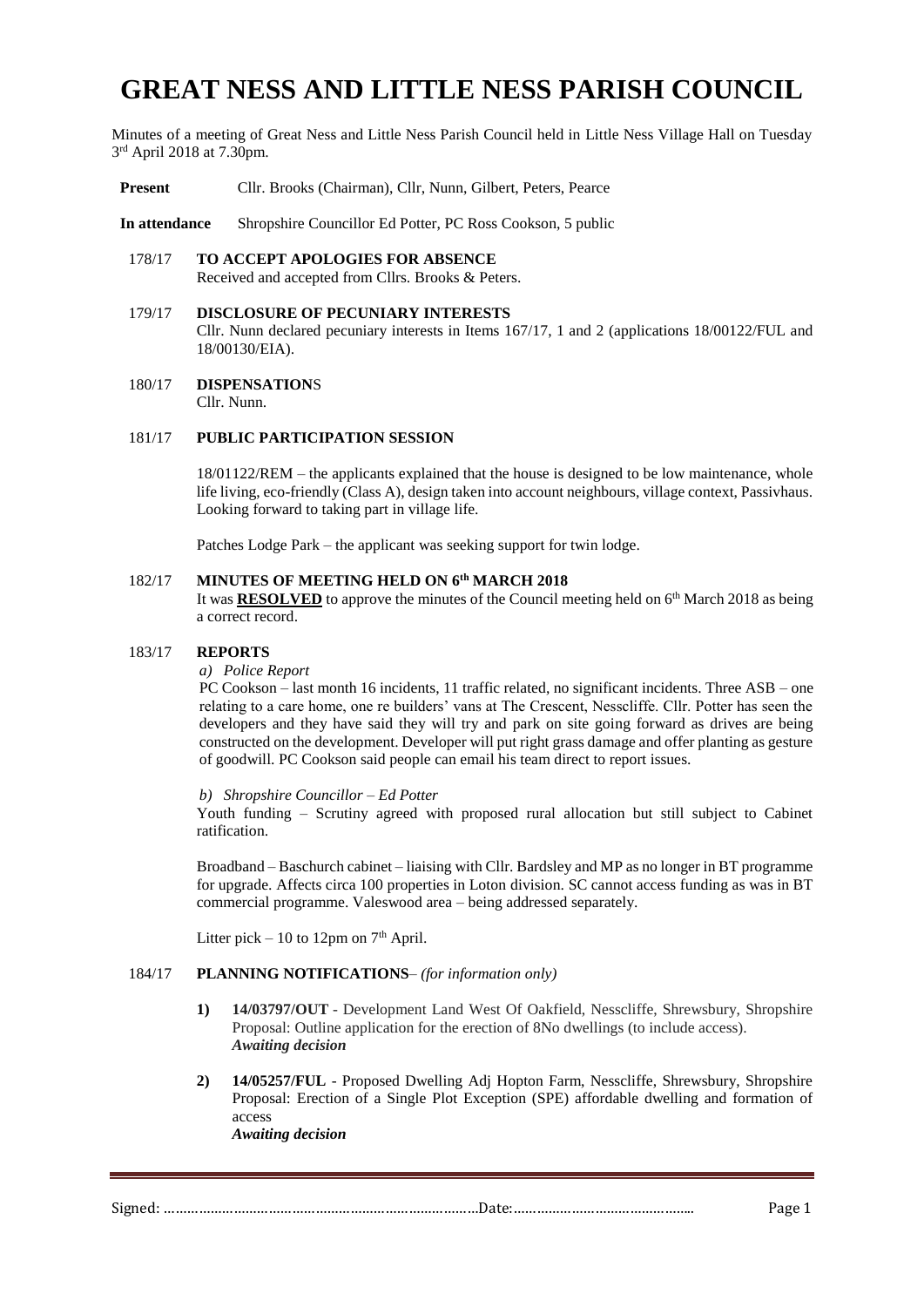- **3) 17/02539/LBC** Ness Strange, Great Ness, Shropshire, SY4 2LE Proposal: Conversion of traditional buildings into 6 residential dwellings and siting of a mini sewage treatment plant. *Awaiting decision*
- **4) 17/02538/FUL** Ness Strange, Great Ness, Shropshire, SY4 2LE **Proposal**: Conversion of tradition building into 6 residential dwellings and siting of a mini sewage treatment plant. *Awaiting decision*
- **5) 17/03414/VAR106** Land Adj. Little Ness Village Hall, Little Ness, Shrewsbury, Shropshire, SY4 2LG **Proposal**: Variation of Section 106 for planning application number 13/03505/FUL to remove the requirement to contribute towards affordable housing. *Awaiting decision*
- **6) 17/02960/FUL** Great Ness Dryers Caravan Storage, Warehouse And Office, Rodefern Lane, Great Ness, Montford Bridge, Shrewsbury, Shropshire, SY4 1AT **Proposal**: Erection of detached dwelling with detached garage following demolition of agricultural/industrial buildings former grain store. *Awaiting decision*
- **7) 17/04627/VAR -** Foxholes Buildings, Little Ness, Shrewsbury, Shropshire Proposal: Variation of Condition No. 3 (approved plans) attached to Planning Permission 17/02290/FUL dated 02 August 2017. *Grant Permission*
- **8) 17/04621/REM -** Proposed Residential Development East Of Wilcot Lane, Nesscliffe, Shrewsbury, Shropshire **Proposal:** Reserved matters pursuant to Outline permission 14/03259/OUT. *Awaiting Decision*
- **9) 17/04540/FUL -** Little Ness Manor, Little Ness, Shrewsbury, Shropshire, SY4 2LG Proposal: Application under Section 73A of the Town & Country Planning Act for the erection of one dwelling and 3-bay detached garage with external staircase for first floor domestic use; formation of vehicular access (modification to previously approved). *Awaiting Decision*
- **10) 17/05070/FUL -** Agricultural Building North Of Red House Farm, Little Ness, Shrewsbury Conversion of and extension to agricultural building to form single dwelling. *Awaiting Decision*
- **11) 17/05151/EIA** Proposed Poultry Units NW Of North Farm, Felton Butler Proposal: Erection of four poultry rearing buildings, eight feed bins, biomass store and amenity building including landscaping and tree planting. *Awaiting Decision*
- **12) 17/06069/FUL -** Queens Court, Little Ness, Shrewsbury, Shropshire, SY4 2LL Proposal: Erection of a detached garage and pump house and change of use of land for extension to residential curtilage *Grant Permission*
- **13) 17/01576/REM**  Phase 2 Proposed Residential Development Opposite The Crescent Nesscliffe Proposal – Approval of reserved matters (appearance, landscaping, layout and scale) pursuant to permission 14/03357/OUT for the erection of 48 no. dwellings and associated garaging *Awaiting Decision*
- **14) 18/00362/REM -** Proposed Dwelling Plot 2 South Of Quarry House Hopton Nesscliffe Shrewsbury Shropshire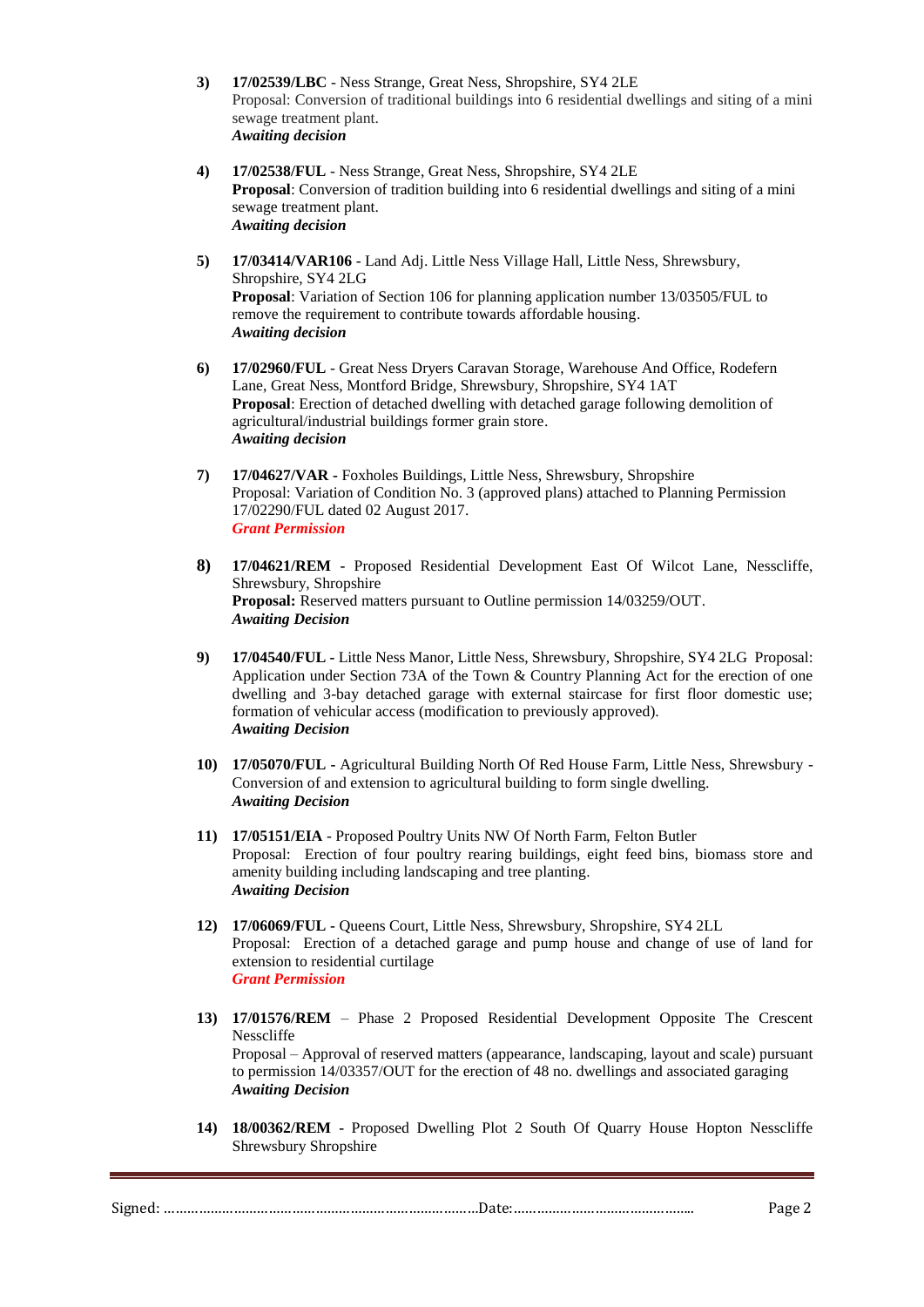Proposal: Reserved matters (Plot 2 Only) pursuant to outline planning application 15/01930/OUT for details of access, appearance, landscaping, layout and scale *Awaiting Decision*

- **15) 18/00606/VAR -** St Chads Farm, Hopton, Nesscliffe, Shrewsbury, Shropshire, SY4 1DG Proposal: Variation of Condition No.2 (approved plans) attached to permission 13/04318/FUL dated 10/06/2016 *Awaiting Decision*
- **16) 18/00701/TPO -** Nesscliffe Playing Field, Land Off The Crescent, Nesscliffe, Shrewsbury, Shropshire

Proposal: To remove 2 large broken branches over gateway and dead wood 1 No Oak Tree (Tree 13 on tree report attached) protected by the Shrewsbury and Atcham Borough Council (Land Off Hopton Lane, Nesscliffe) Variation of Tree Preservation Order 2003 *Grant Permission*

- **17) 18/00060/FUL -** Proposed Residential Development, East Of Wilcot Lane, Nesscliffe, Shrewsbury, Shropshire Proposal: Erection of a single dwelling with associated parking *Awaiting Decision*
- **18) 18/00658/FUL -** Proposed Dwelling Plot 2 South Of Quarry House, Hopton, Nesscliffe, Shrewsbury, Shropshire Proposal: Erection of 1no dwelling with detached garage; creation of access/private driveway *Awaiting Decision*
- **19) 18/00769/FUL -** The Old Police House, Nesscliffe, Shrewsbury, Shropshire, SY4 1DB Proposal: Alterations to existing conservatory and erection of single storey rear extension *Awaiting Decision*
- **20) 18/00756/FUL -** 26 Nibs Heath, Montford Bridge, Shrewsbury, Shropshire, SY4 1HL Proposal: Erection of a detached garage *Awaiting Decision*
- **21) 18/00886/OHL -** Nesscliffe Village Hall Proposal: To take 2nd underground line from overhead line (retrospective) *No Objection*

#### 185/17 **PLANNING APPLICATIONS**

**1) 18/00122/FUL** Wood Farm, Little Ness, Shrewsbury, Shropshire, SY4 2JP Proposal: Erection of a general purpose agricultural storage building and all associated works

Comments: It was **RESOLVED** to request that the long view from the school be screened and step it further back.

**2) 18/00130/FUL** Land North East Of Kinton, Shrewsbury, Shropshire Proposal: Erection of four poultry rearing buildings, nine feed bins, an agricultural worker dwelling, landscaping scheme and all associated works

*Cllr. Nunn did not take part in the vote as the meeting was quorate without his vote.*

Comments: It was **RESOLVED** to object. Taking account of the number of other sheds in the area, the council has concerns re cumulative impact of amenity, noise and odour and vehicle movements. The impact assessments should also assess and address how it will affect new housing, such as that being constructed on The Crescent. The application does not include a waste management plan. There needs to be a higher bund to actually screen effectively as at present only small hedging planted.

**3) 18/00911/FUL** The Patches, Valeswood, Little Ness, Shrewsbury SY4 2LH Proposal: Siting of additional twin unit lodge for park warden/maintenance person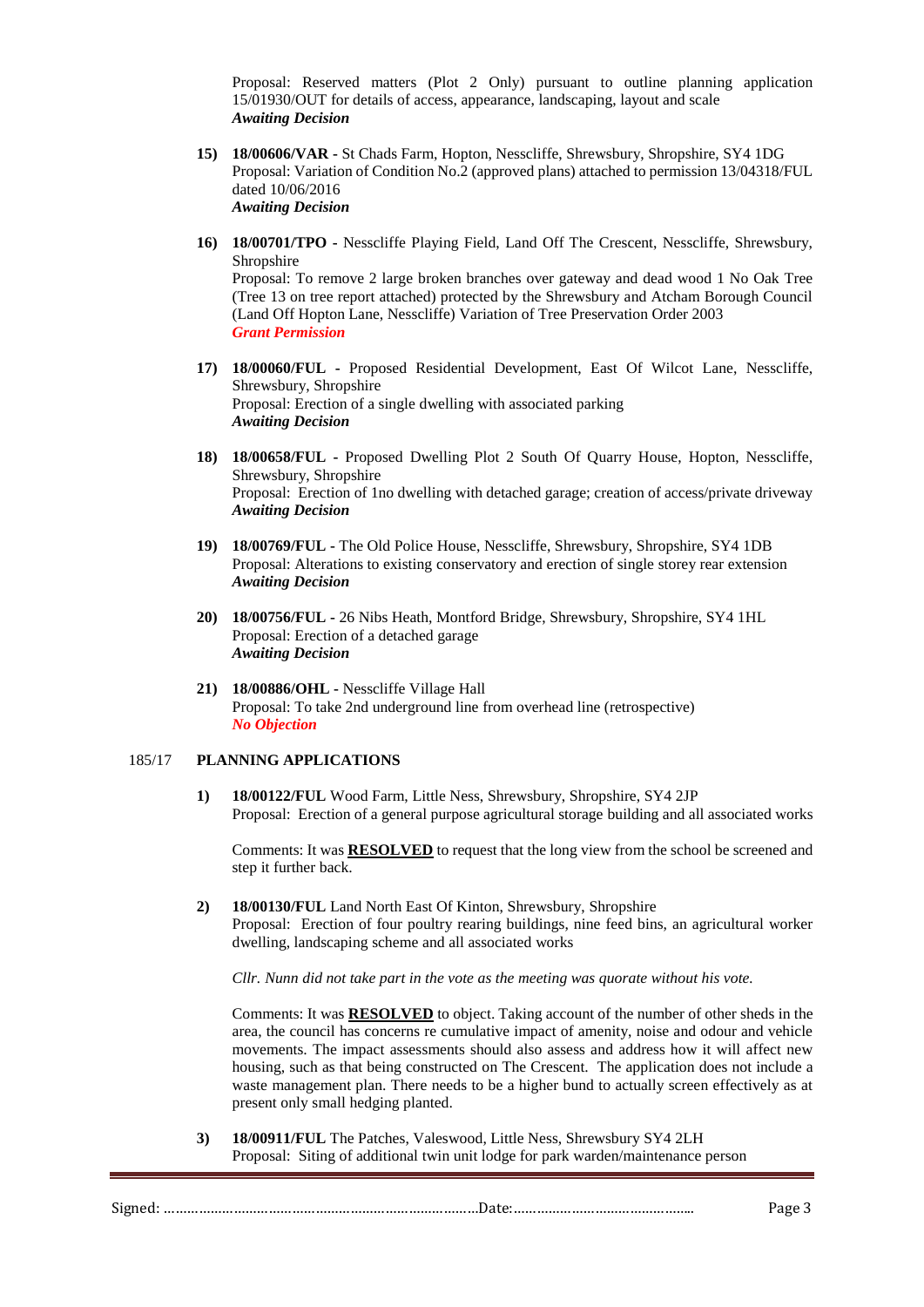Comments: It was **RESOLVED** to support the application.

**4) 18/01004/FUL St Chads Farm, Hopton, Nesscliffe, Shrewsbury, SY4 1DG** Proposal: Relocation of access to an existing residential dwelling

Comments: It was **RESOLVED** to not comment.

**5) 18/01122/REM** Proposed Dwelling South Of The Old Police House, Nesscliffe, Shrewsbury, Shropshire

Proposal: Approval of reserved matters (appearance, layout, scale and landscaping) pursuant to outline application 17/02657/OUT for the erection of one detached dwelling to include means of access

Comments: It was **RESOLVED** to support the application.

**6) 18/01250/ADV Proposed Dwelling And Beauty Salon, Nesscliffe, Shrewsbury, Shropshire** Proposal: Erect and display 1No. non-illuminated hanging sign fixed to steel leg

Comments: It was **RESOLVED** to support the application.

### 186/17 **PLANNING APPLICATIONS RECEIVED AFTER THE ISSUE OF THE AGENDA** None.

#### 187/17 **PARISH MATTERS –**

- *a) Highway maintenance issues* backlog of issues noted*.*
- *b) Reports of other parish matters* Wilcott Water Tower an email had been received from the site owner offering assurances. It was **RESOLVED** to tell him that the parish council will not field resident's concerns, as he was suggesting.

#### 188/17 **FINANCE**

*a) Payments – to approve*

#### **Main account**

| Chq. No       | <b>Payment</b> to | <b>Description</b>                 | <b>Net</b> | <b>VAT</b> | Gross    |
|---------------|-------------------|------------------------------------|------------|------------|----------|
| <sub>SO</sub> | R Turner          | Salary March                       | £435.54    | £0.00      | £435.54  |
| 10560         | <b>HMRC</b>       | PAYE Q4                            | £225.00    | £0.00      | £225.00  |
| 10561         | <b>SYA</b>        | Fee youth service                  | £1750.00   | £350.00    | £2100.00 |
| 10562         | R Turner          | Expenses (less salary<br>overpaid) | £17.13     | £0.00      | £1970.21 |
| 10563         | <b>SALC</b>       | Affiliation fee                    | £395.58    | £0.00      | £395.58  |

Youth club account

| Cha. No | Payment to              | <b>Description</b> | <b>Net</b> | VAT   | Gross   |
|---------|-------------------------|--------------------|------------|-------|---------|
| 10056   | <b>Nesscliffe</b><br>VH | Room hire          | £132.00    | £0.00 | £132.00 |
| 10057   | E Gilbert               | Expenses           |            |       | £164.45 |

*b) Income received – to note* 

Youth club - £434.70 (tuck and entrance fees). Cash to be banked by the clerk.

## 189/17 **YOUTH CLUB**

Fluctuation in numbers due to other external events. It was agreed to pursue Baschurch PC for a contribution and ask again about going to their council meeting.